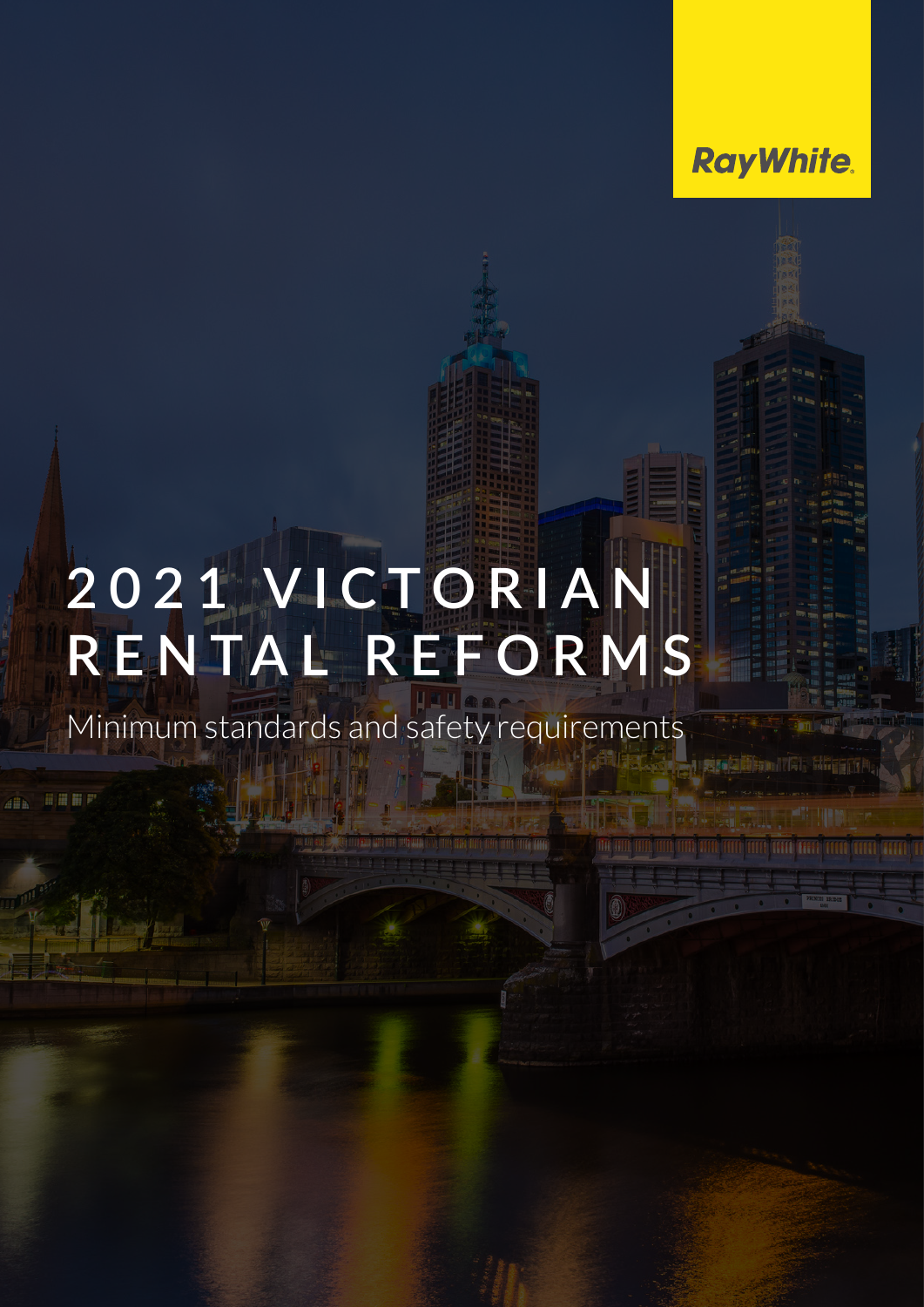#### **OVERVIEW**

The Residential Tenancies Amendments Act contains supporting details about changes to the Residential Tenancies Act 1997. The Victorian Government will implement those changes by April 2021.

**The regulations will affect rental providers (landlords) and the 1.5 million Victorians living in rental housing. This includes:**

- Safey related activities
- Minimum standards
- Disclosure requirements

This document provides you with an overview of the safety-related activities, minimum standards and disclosure requirements.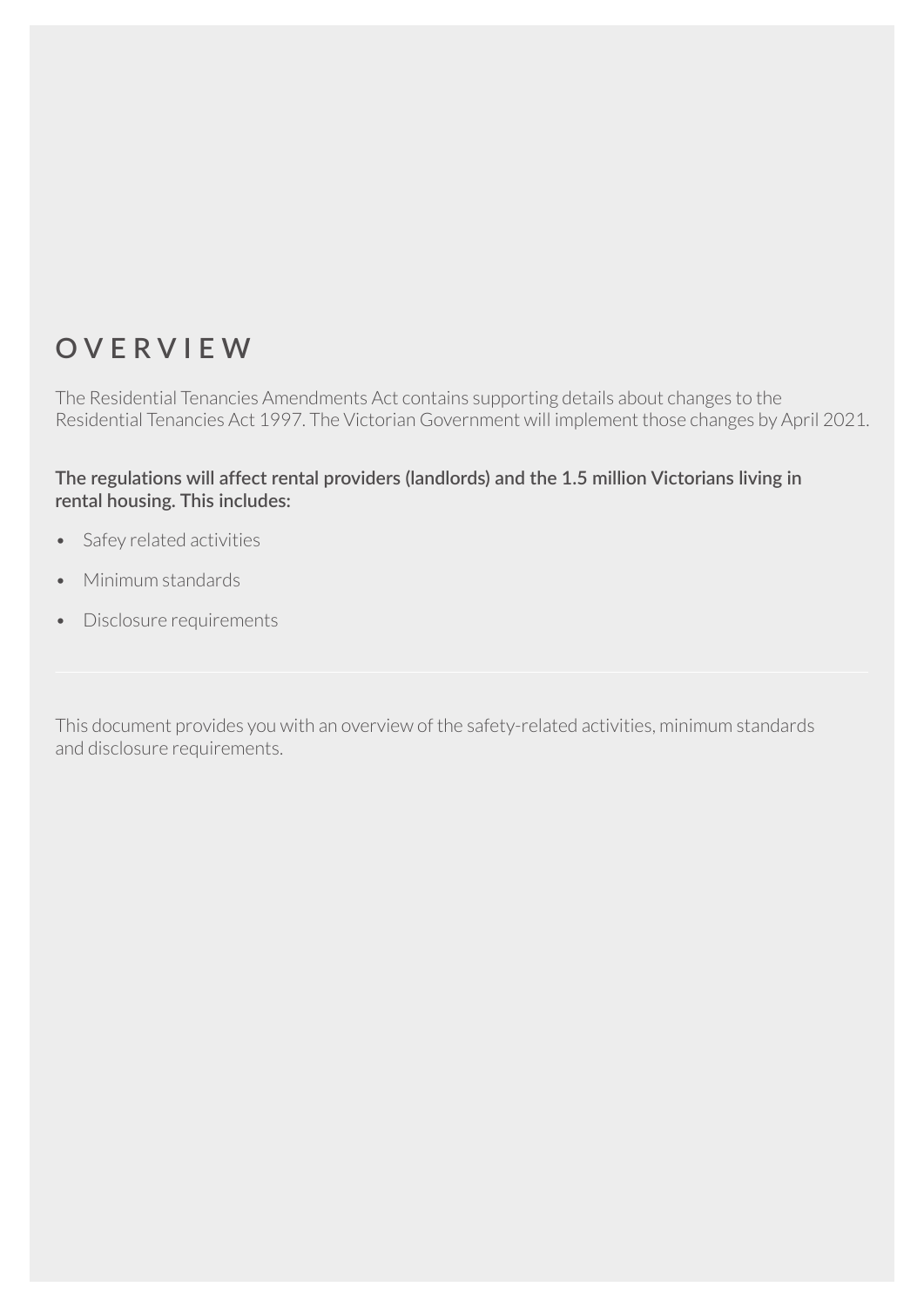**SAFETY RELATED ACTIVITIES**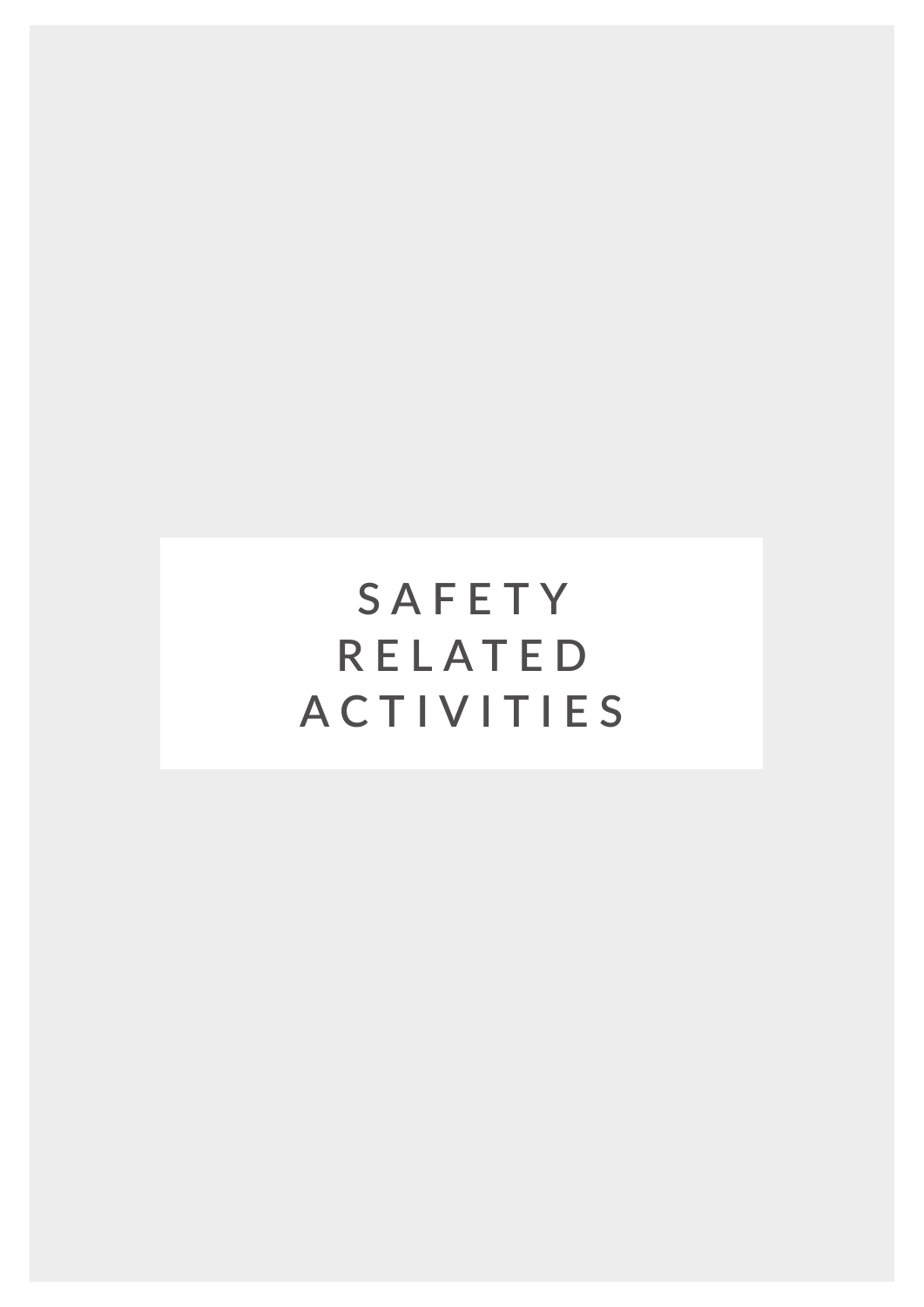## **SAFETY RELATED ACTIVITES**

The following safety-related activities are required to be tested by a suitability qualified and licenced tradesperson at scheduled timeframes:

| Item                                                  | Safety related requirement                                                                                                                                                                                                       |
|-------------------------------------------------------|----------------------------------------------------------------------------------------------------------------------------------------------------------------------------------------------------------------------------------|
| <b>Electrical installations</b>                       | An electrical safety check of all electrical installations, appliances and fittings provided<br>by a residential rental provider in the rented premises is conducted every two years by<br>a licensed or registered electrician. |
|                                                       |                                                                                                                                                                                                                                  |
| <b>Gas installations</b>                              | A gas safety check of all gas installations and fittings in the rented premises is<br>conducted every two years by a licensed or registered gasfitter.                                                                           |
|                                                       |                                                                                                                                                                                                                                  |
| Smoke alarms                                          | Each rental property must have a working smoke alarm correctly installed in working<br>condition, tested to the manufacturer instructions at least once every 12 months, and<br>batteries replaced as required.                  |
|                                                       |                                                                                                                                                                                                                                  |
| Swimming pool /<br>spa registration                   | Compliance certificates required every four years by a certified practitioner.<br>Compliance certificates must be lodged with local councils.                                                                                    |
|                                                       |                                                                                                                                                                                                                                  |
| Swimming pool /<br>spa barrier                        | The residential rental provider must ensure that the swimming pool barrier is<br>maintained in good repair. All swimming pools and spas must have a safety compliant<br>barrier.                                                 |
|                                                       |                                                                                                                                                                                                                                  |
| <b>Water Tanks for</b><br><b>Bushfire-Prone Areas</b> | If the rented premises is in a designated bushfire prone area, and a water tank is<br>required for firefighting purposes, the water tank and any connected infrastructure is<br>maintained in good repair.                       |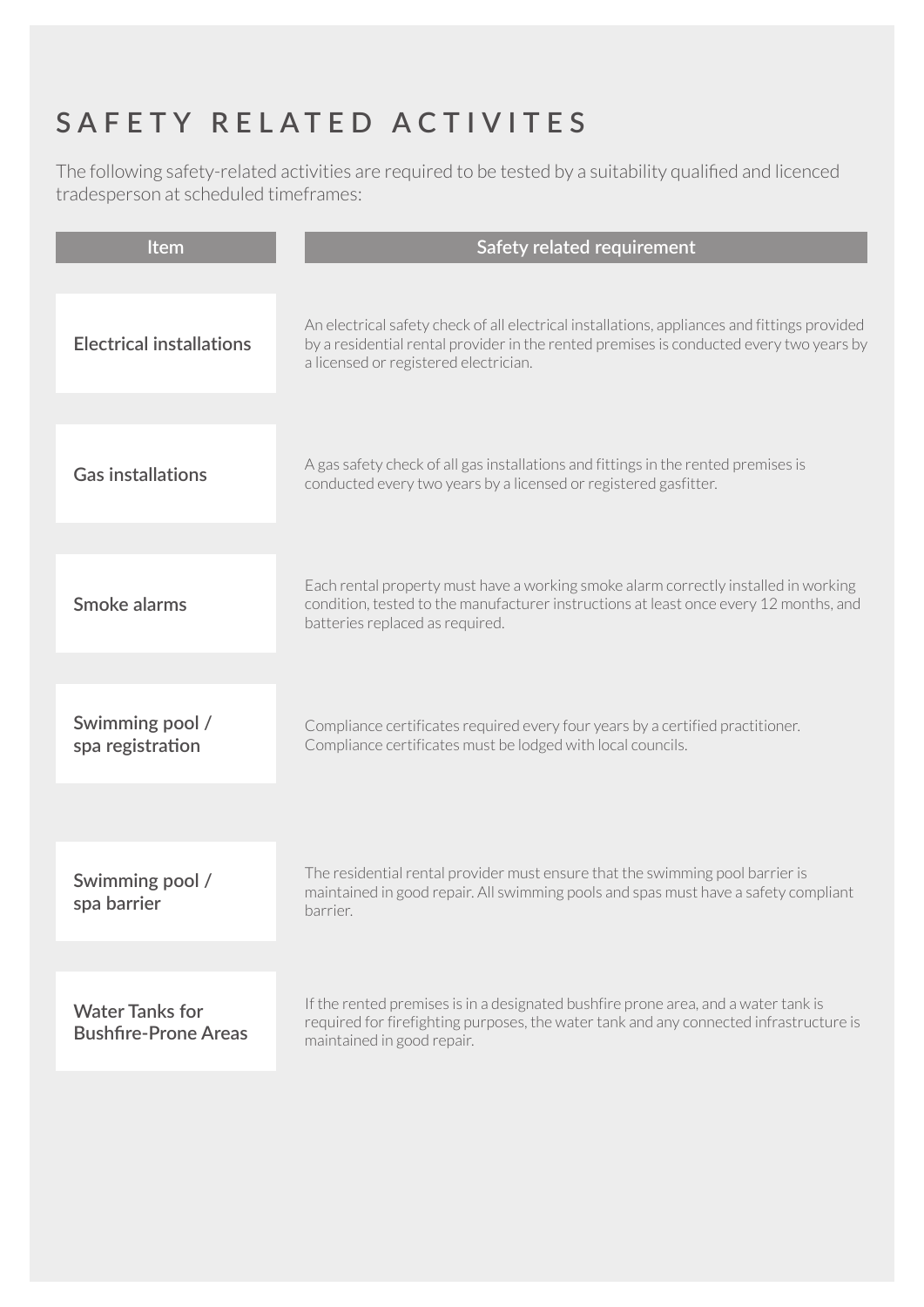# **MINIMUM STANDARDS**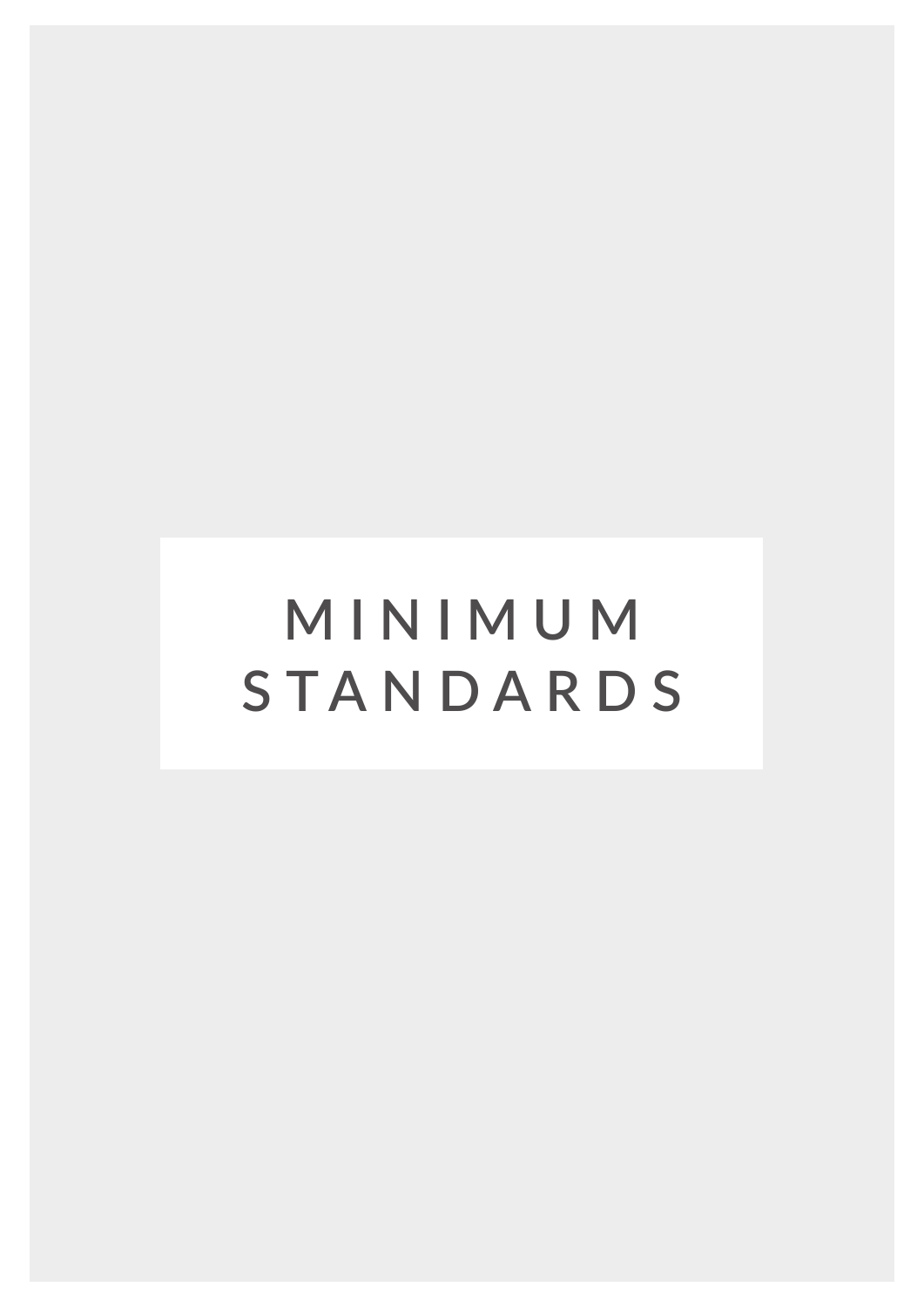### **MINIMUM STANDARDS**

Each property provided for rent must meet the following minimum standards:

| Item                       | Requirement                                                                                                                                                                                                                                                                                                                                                                                                      |
|----------------------------|------------------------------------------------------------------------------------------------------------------------------------------------------------------------------------------------------------------------------------------------------------------------------------------------------------------------------------------------------------------------------------------------------------------|
|                            |                                                                                                                                                                                                                                                                                                                                                                                                                  |
| <b>Bathroom Facilities</b> | Bathroom/s provided with the appropriate amenities, maintained appropriately and<br>in good working order. This includes a washbasin connected to hot and cold water,<br>a shower and/or bath connected to hot and cold water. If a shower is provided, the<br>shower head requires a maximum flow rate of nine litres per minute with a three star<br>water efficiency rating.                                  |
|                            |                                                                                                                                                                                                                                                                                                                                                                                                                  |
| <b>Heating</b>             | Each property requires appropriate heating, maintained and in good working order,<br>typically a fixed heater installed to the main living area with a minimum efficiency<br>rating of two stars. Note: from 1 July 2022, fixed heaters must be energy efficient with<br>a rating of two star and above. Until 1 July 2022, fixed heaters are only required to be<br>in good working order                       |
|                            |                                                                                                                                                                                                                                                                                                                                                                                                                  |
| <b>Kitchen Facilities</b>  | Kitchen to be provided with the appropriate amenities, maintained appropriately and<br>in good working order, including a dedicated areas intended for cooking and food<br>preparation, a sink connected to hot and cold water, an oven maintained appropriately<br>and in good working order, a cooktop provided with the appropriate number of<br>burners, maintained appropriately and in good working order. |
|                            |                                                                                                                                                                                                                                                                                                                                                                                                                  |
| Lighting                   | The interior rooms, corridors and hallways of the rented premises are to have access<br>to light, whether natural or artificial, which provides a level of illuminance appropriate<br>to the function or use of those rooms.                                                                                                                                                                                     |
|                            |                                                                                                                                                                                                                                                                                                                                                                                                                  |
| Locks                      | All external entry doors to the rented premises which are not able to be secured with a<br>functioning deadlock, other than any screen door attached to an external door, must at<br>least be fitted with a locking device that is operated by a key from the outside; and may<br>be unlocked from the inside with or without a key.                                                                             |
|                            |                                                                                                                                                                                                                                                                                                                                                                                                                  |
| <b>Laundry Facilities</b>  | Laundry maintained appropriately and connected to hot and cold water.                                                                                                                                                                                                                                                                                                                                            |
|                            |                                                                                                                                                                                                                                                                                                                                                                                                                  |
| <b>Mould and dampness</b>  | Each room in the rented premises must be free from mould and damp caused by or<br>related to the building structure.                                                                                                                                                                                                                                                                                             |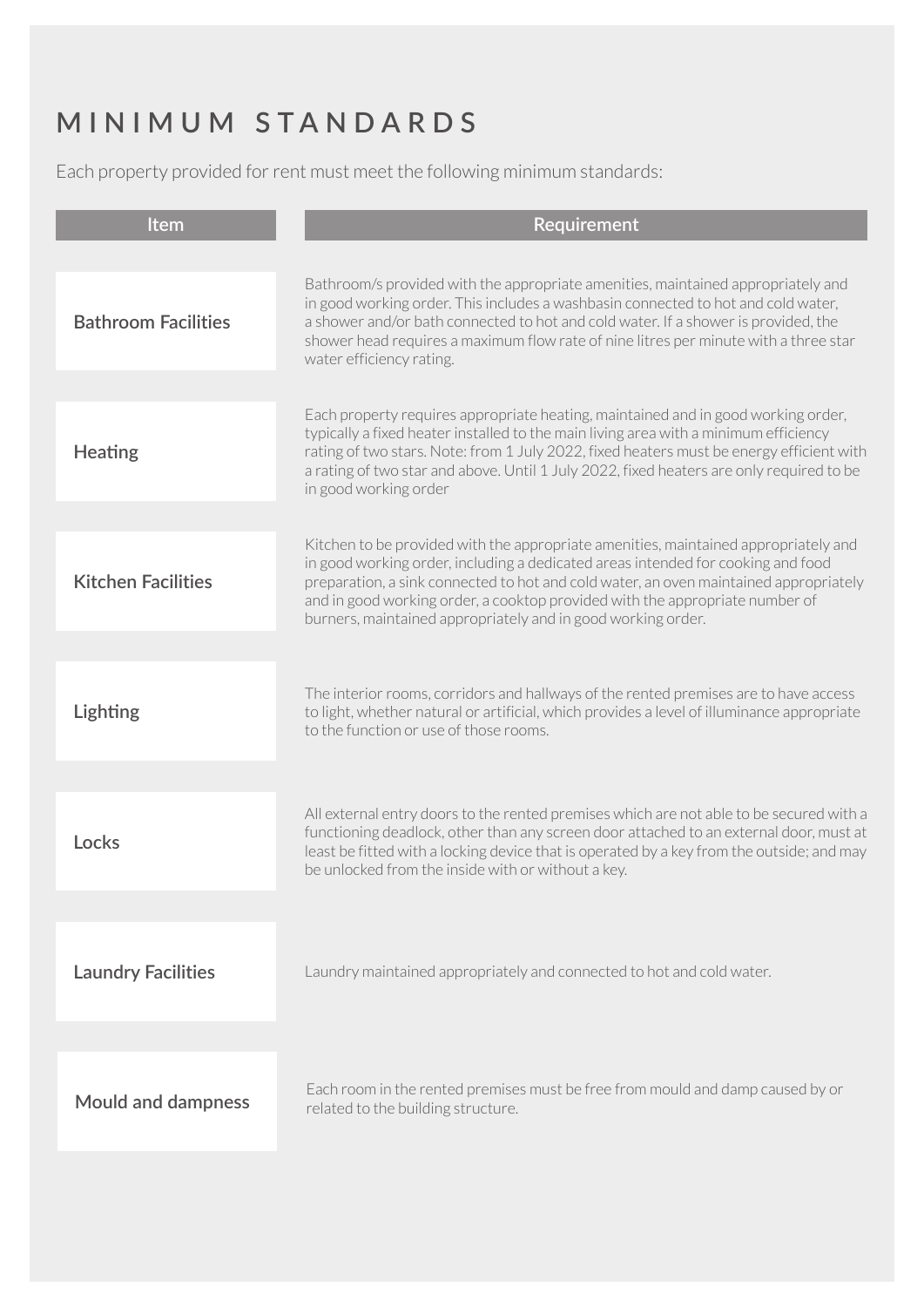### **MINIMUM STANDARDS**

Each property provided for rent must meet the following minimum standards:

| Item                                        | <b>Requirement</b>                                                                                                                                                                                                                                                                                          |
|---------------------------------------------|-------------------------------------------------------------------------------------------------------------------------------------------------------------------------------------------------------------------------------------------------------------------------------------------------------------|
|                                             |                                                                                                                                                                                                                                                                                                             |
| <b>Rubbish and</b><br><b>Recycling Bins</b> | A rubbish bin and a recycling bin are to be supplied for use by the renter of the rented<br>premises which are provided by local council or compatible with council collection.                                                                                                                             |
|                                             |                                                                                                                                                                                                                                                                                                             |
| <b>Structural soundness</b><br>of property  | The property must be structurally sound and weatherproof, including the floors,<br>ceilings, walls, supporting structures (including foundations), doors, stairs, balconies,<br>balustrades and railings. The property must also comply with all statutory obligations<br>in relation to health and safety. |
|                                             |                                                                                                                                                                                                                                                                                                             |
| <b>Toilet Facilities</b>                    | Toilet/s provided maintained appropriately and in good working order and connected<br>to either reticulated sewerage or wastewater treatment system.                                                                                                                                                        |
|                                             |                                                                                                                                                                                                                                                                                                             |
| Ventilation                                 | Each habitable room, bathroom, shower room, toilet and laundry must have<br>ventilation that satisfies performance requirements under the Building Code of<br>Australia.                                                                                                                                    |
|                                             |                                                                                                                                                                                                                                                                                                             |
| <b>Windows</b>                              | All external windows in the rented premises that are capable of opening must be able<br>to be set in a closed or open position, and must have a functioning latch to secure<br>against external entry.                                                                                                      |
|                                             |                                                                                                                                                                                                                                                                                                             |
| <b>Window coverings</b>                     | From 29 March 2022, all windows in rooms likely to be used as a bedroom or living<br>area, fitted with the appropriate window covering (curtain or blind), maintained<br>appropriately and in good working order.                                                                                           |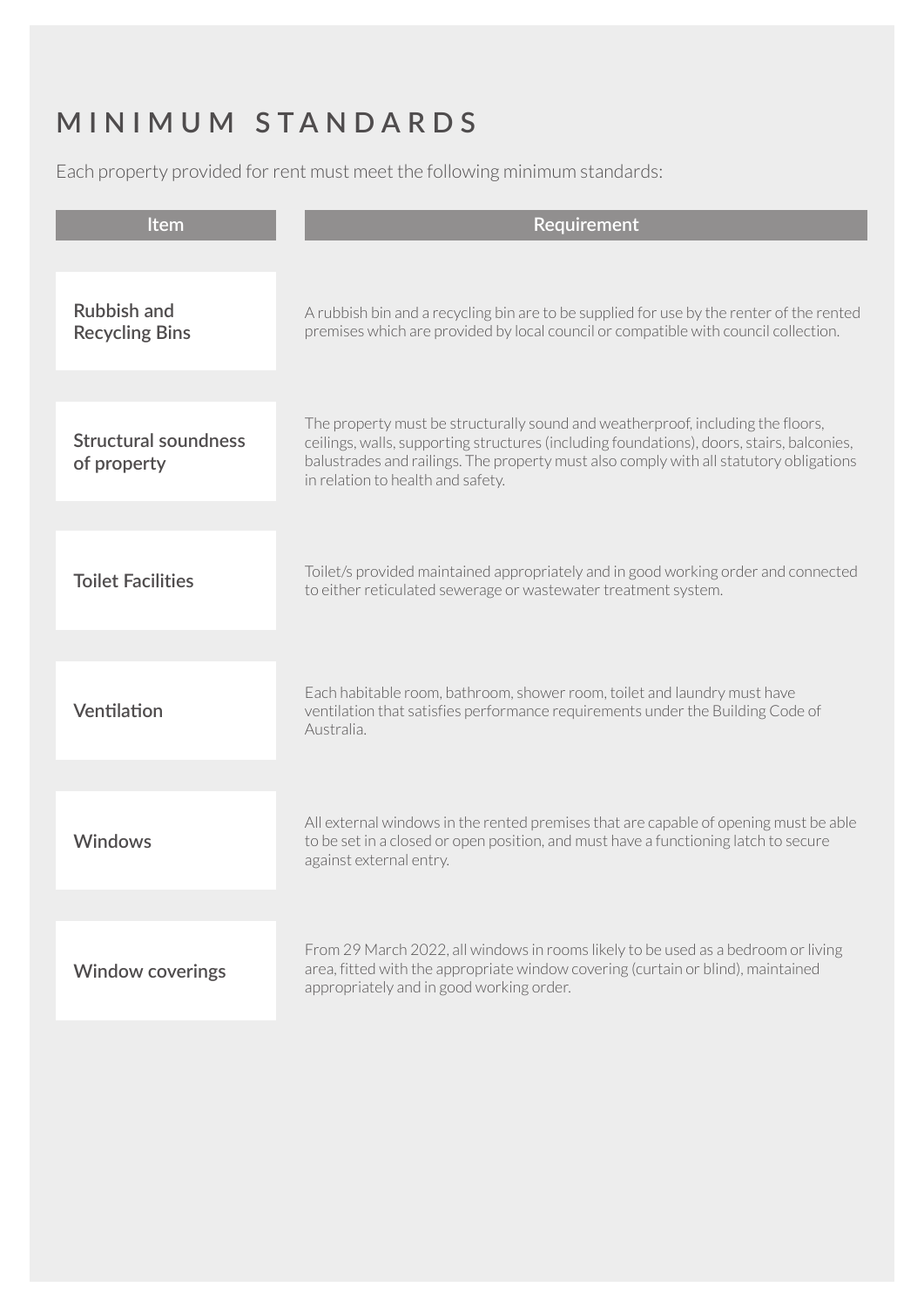**DISCLOSURE REQUIREMENTS**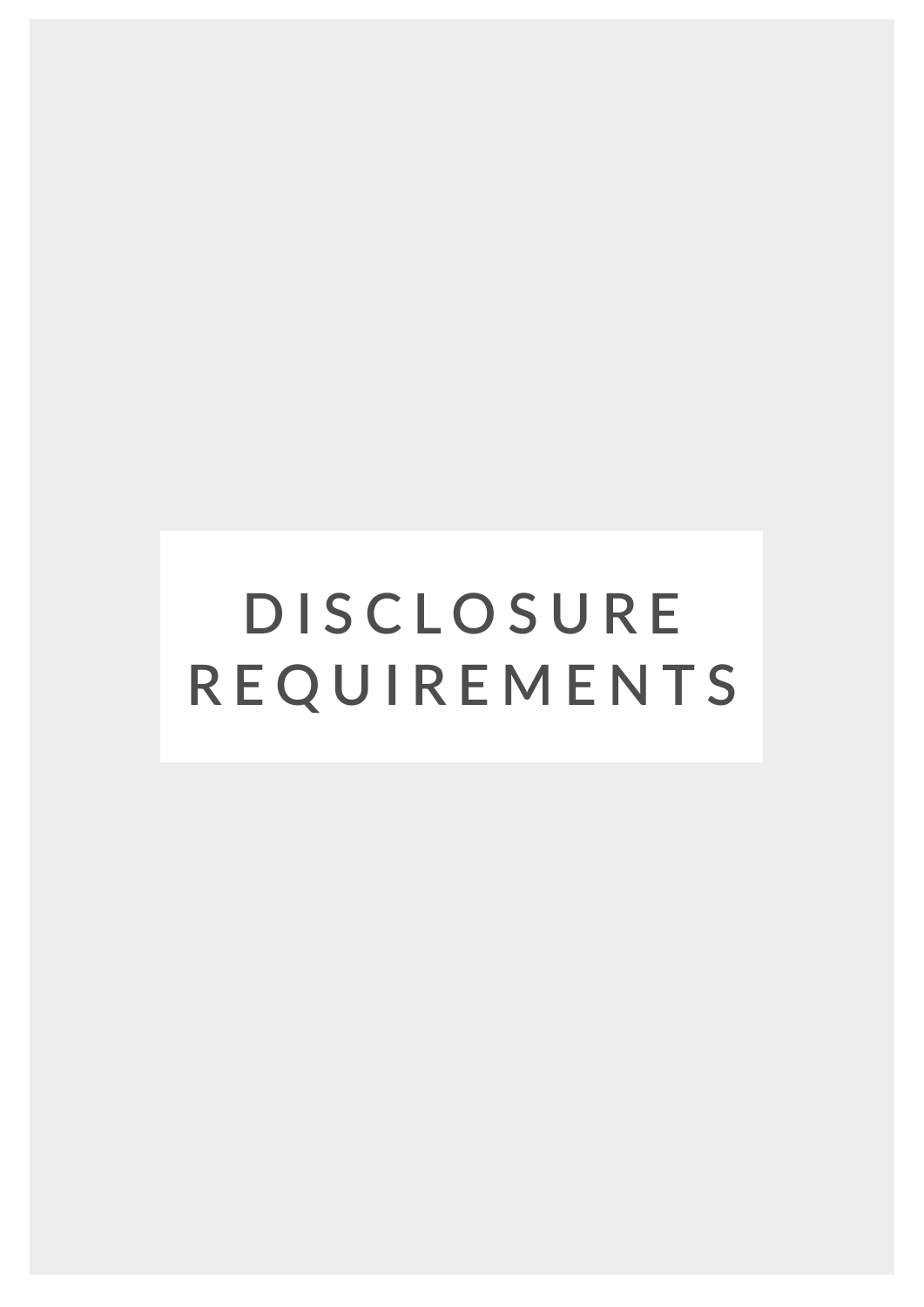### **DISCLOSURE REQUIREMENTS**

The following prescribed details are required to be provided to the renter prior to entering into a rental agreement:

| <b>Item</b>                               | <b>Disclosure requirement</b>                                                                                                                                                                                                                                                                                                                                                                                                                                                        |
|-------------------------------------------|--------------------------------------------------------------------------------------------------------------------------------------------------------------------------------------------------------------------------------------------------------------------------------------------------------------------------------------------------------------------------------------------------------------------------------------------------------------------------------------|
| <b>Asbestos</b>                           | If the rented premises has friable or non-friable asbestos based on an inspection by a<br>suitably qualified person.                                                                                                                                                                                                                                                                                                                                                                 |
| <b>Drug trafficking</b><br>or cultivation | If the rented premises is known by the residential rental provider to be contaminated<br>because of prior use of the rented premises for the trafficking or cultivation of a drug<br>of dependence in the last five years.                                                                                                                                                                                                                                                           |
| <b>Embedded networks</b>                  | The ABN and trading name of the embedded network operator, and the contact<br>details, including any phone number and website address of the embedded network<br>operator, and the electricity tariffs and all associated fees and charges that may apply<br>to the customer in relation to the sale of electricity, or where that information can<br>be accessed.                                                                                                                   |
| Homicide                                  | If the rented premises or common property is known by the residential rental provider<br>to have been the location of a homicide in the last five years.                                                                                                                                                                                                                                                                                                                             |
| Notices, orders,<br>declarations          | If the rented premises is affected by a building or planning application that has been<br>lodged with the relevant authority, or if the rented premises or common property<br>is known by the residential rental provider to be the subject of any notice, order,<br>declaration, report or recommendation issued by a relevant building surveyor,<br>municipal building surveyor, public authority or government department relating to<br>any building defects or safety concerns. |
| <b>Registered place</b>                   | If the rented premise is a registered place. A registered place is typically a heritage<br>listed building.                                                                                                                                                                                                                                                                                                                                                                          |